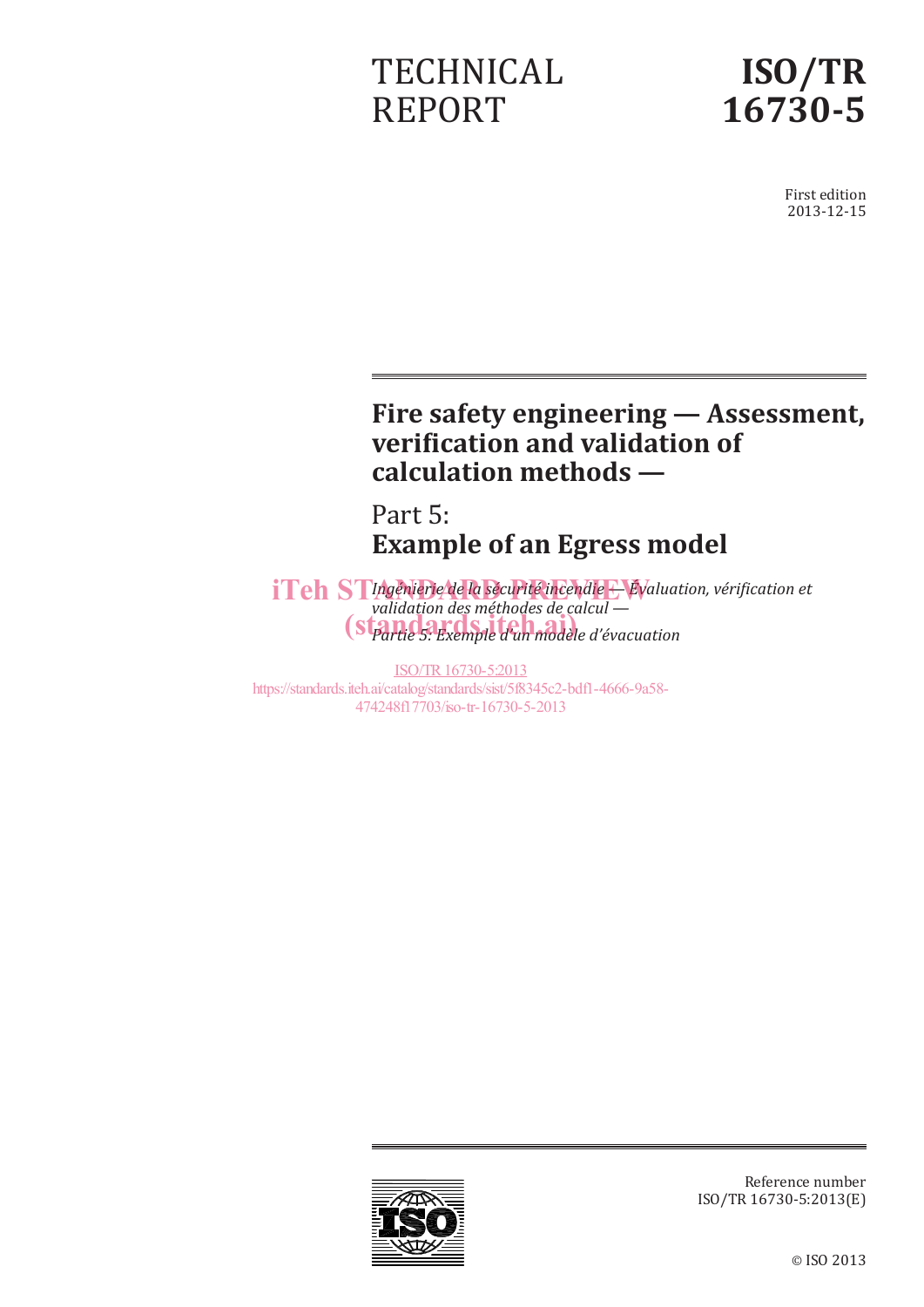# iTeh STANDARD PREVIEW (standards.iteh.ai)

ISO/TR16730-5:2013 https://standards.iteh.ai/catalog/standards/sist/5f8345c2-bdf1-4666-9a58- 474248f17703/iso-tr-16730-5-2013



## **COPYRIGHT PROTECTED DOCUMENT**

© ISO 2013

All rights reserved. Unless otherwise specified, no part of this publication may be reproduced or utilized otherwise in any form or by any means, electronic or mechanical, including photocopying, or posting on the internet or an intranet, without prior written permission. Permission can be requested from either ISO at the address below or ISO's member body in the country of the requester.

ISO copyright office Case postale 56 • CH-1211 Geneva 20 Tel. + 41 22 749 01 11 Fax + 41 22 749 09 47 E-mail copyright@iso.org Web www.iso.org

Published in Switzerland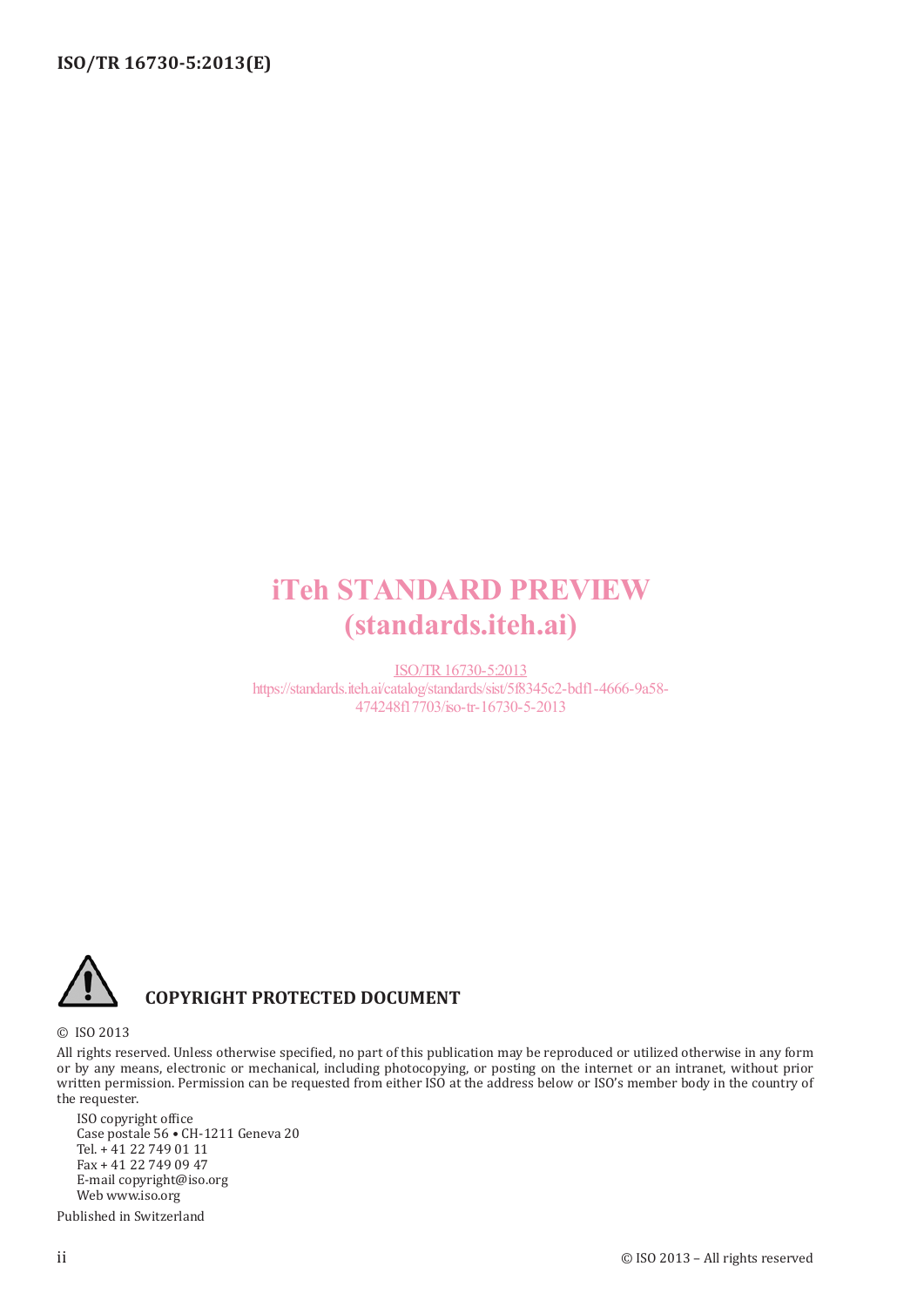Page

## **Contents**

| $\mathbf{1}$            | $\textbf{Scope} \texttt{} \texttt{} \texttt{} \texttt{} \texttt{} \texttt{} \texttt{} \texttt{} \texttt{} \texttt{} \texttt{} \texttt{} \texttt{} \texttt{} \texttt{} \texttt{} \texttt{} \texttt{} \texttt{} \texttt{} \texttt{} \texttt{} \texttt{} \texttt{} \texttt{} \texttt{} \texttt{} \texttt{} \texttt{} \texttt{} \texttt{} \texttt{} \texttt{} \texttt{} \texttt{} \texttt{$ |
|-------------------------|-----------------------------------------------------------------------------------------------------------------------------------------------------------------------------------------------------------------------------------------------------------------------------------------------------------------------------------------------------------------------------------------|
| 2 <sup>1</sup>          |                                                                                                                                                                                                                                                                                                                                                                                         |
| 3 <sup>1</sup>          | General information on the evacuation model considered <b>EXACTER</b> 1                                                                                                                                                                                                                                                                                                                 |
| $\overline{\mathbf{4}}$ | Methodology used in this part of ISO 16730 <b>Methodology</b> uses 2                                                                                                                                                                                                                                                                                                                    |
|                         | Annex A (informative) Description of the calculation method <b>Manufacture 120 annex A</b> (informative) Description of the calculation method                                                                                                                                                                                                                                          |
|                         | Annex B (informative) Complete description of the assessment (verification and validation) of the                                                                                                                                                                                                                                                                                       |
|                         | Annex C (informative) Worked example (modelling contra flows during building evacuations)10                                                                                                                                                                                                                                                                                             |
|                         | -19                                                                                                                                                                                                                                                                                                                                                                                     |
|                         |                                                                                                                                                                                                                                                                                                                                                                                         |

# **iTeh STANDARD PREVIEW** (standards.iteh.ai)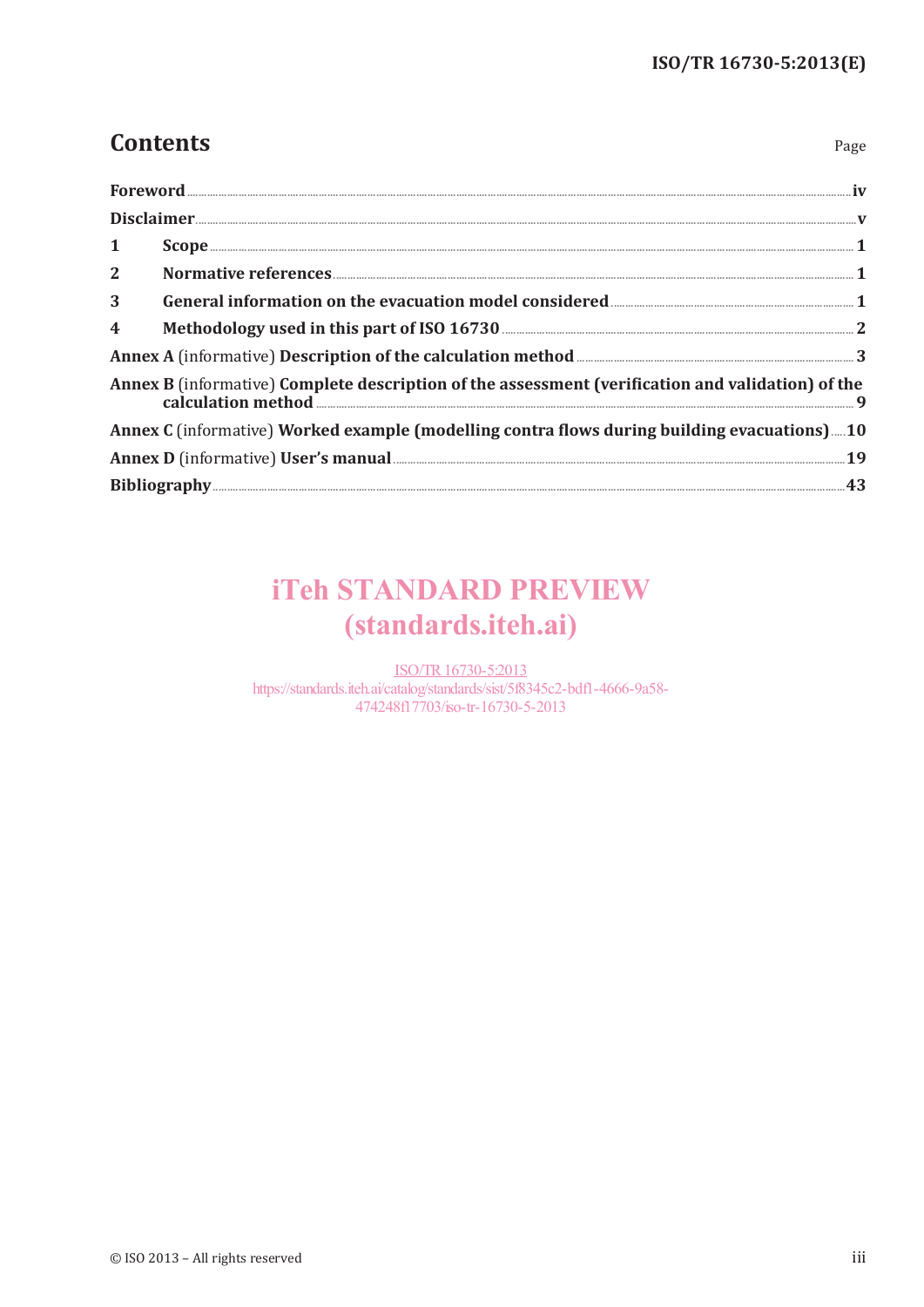### **ISO/TR 16730-5:2013(E)**

## **Foreword**

ISO (the International Organization for Standardization) is a worldwide federation of national standards bodies (ISO member bodies). The work of preparing International Standards is normally carried out through ISO technical committees. Each member body interested in a subject for which a technical committee has been established has the right to be represented on that committee. International organizations, governmental and non-governmental, in liaison with ISO, also take part in the work. ISO collaborates closely with the International Electrotechnical Commission (IEC) on all matters of electrotechnical standardization.

The procedures used to develop this document and those intended for its further maintenance are described in the ISO/IEC Directives, Part 1. In particular the different approval criteria needed for the different types of ISO documents should be noted. This document was drafted in accordance with the editorial rules of the ISO/IEC Directives, Part 2 (see www.iso.org/directives).

Attention is drawn to the possibility that some of the elements of this document may be the subject of patent rights. ISO shall not be held responsible for identifying any or all such patent rights. Details of any patent rights identified during the development of the document will be in the Introduction and/or on the ISO list of patent declarations received (see www.iso.org/patents).

Any trade name used in this document is information given for the convenience of users and does not constitute an endorsement.

For an explanation on the meaning of ISO specific terms and expressions related to conformity assessment, as well as information about ISO's adherence to the WTO principles in the Technical Barriers<br>to Trade (TBT) see the following URL: Foreword - Supplementary information to Trade (TBT) see the following URL: Foreword - Supplementary information

The committee responsible for this document is ISO/TC 92, *Fire safety*, Subcommittee SC 4, *Fire safety engineering*.

#### ISO/TR16730-5:2013

ISO 16730 consists of the following parts, under the general title *Fire suffety engineering — Assessment, verification and validation of calculation methods*: 474248f17703/iso-tr-16730-5-2013

- *Part 3: Example of a CFD model (Technical Report)*
- *Part 5: Example of an Egress model*

The following parts are under preparation:

- *Part 2: Example of a fire zone model (Technical Report)*
- *Part 4: Example of a structural model (Technical Report)*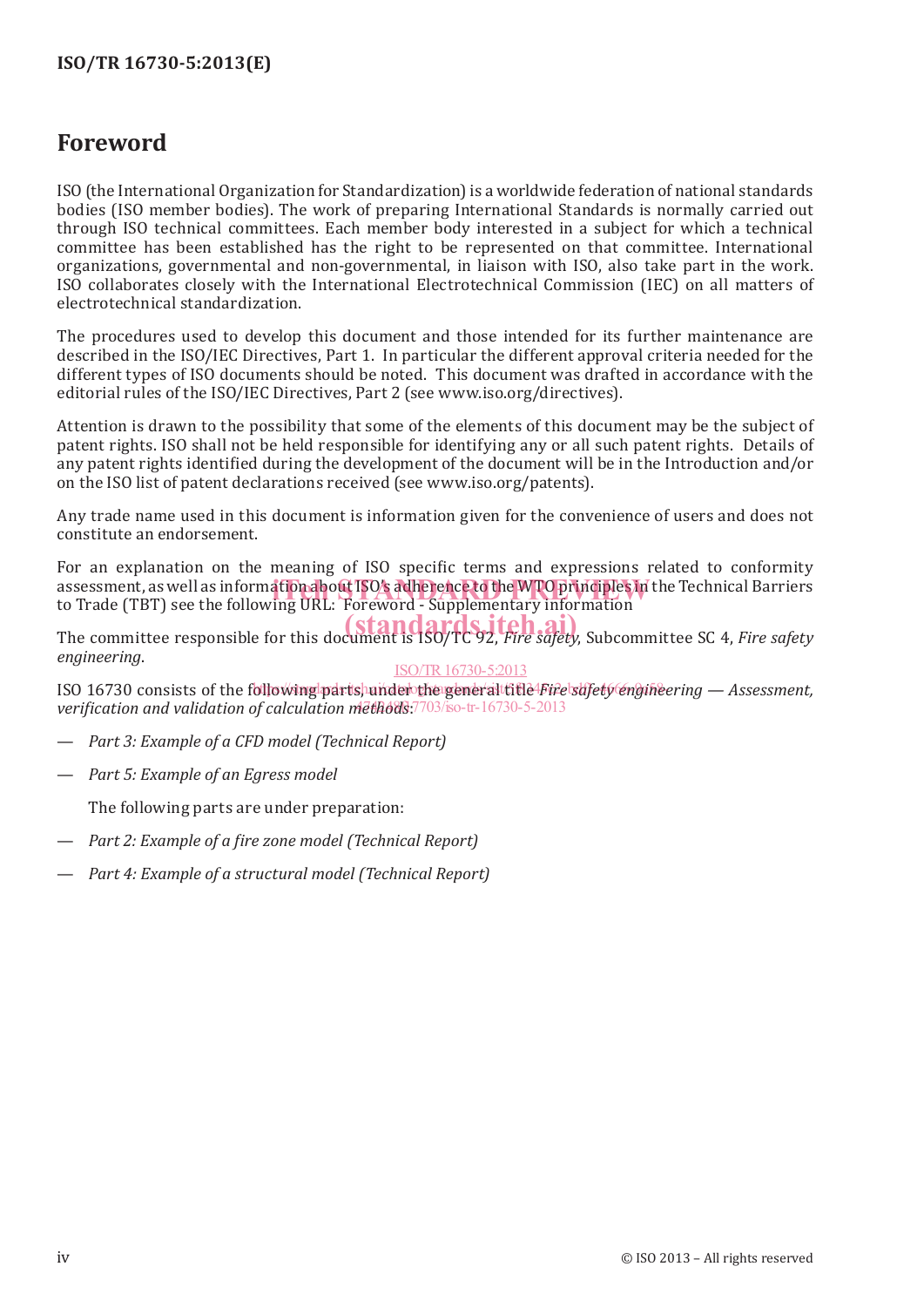## **Disclaimer**

Certain commercial entities, equipment, products, or materials are identified in this part of ISO 16730 in order to describe a procedure or concept adequately or to trace the history of the procedures and practices used. Such identification is not intended to imply recommendation, endorsement, or implication that the entities, products, materials, or equipment are necessarily the best available for the purpose. Nor does such identification imply a finding of fault or negligence by the International Standards Organization.

For the particular case of the example application of ISO 16730-1 described in this part of ISO 16730, ISO takes no responsibility for the correctness of the code used or the validity of the verification or the validation statements for this example. By publishing the example, ISO does not endorse the use of the software or the model assumptions described therein, and state that there are other calculation methods available.

# iTeh STANDARD PREVIEW (standards.iteh.ai)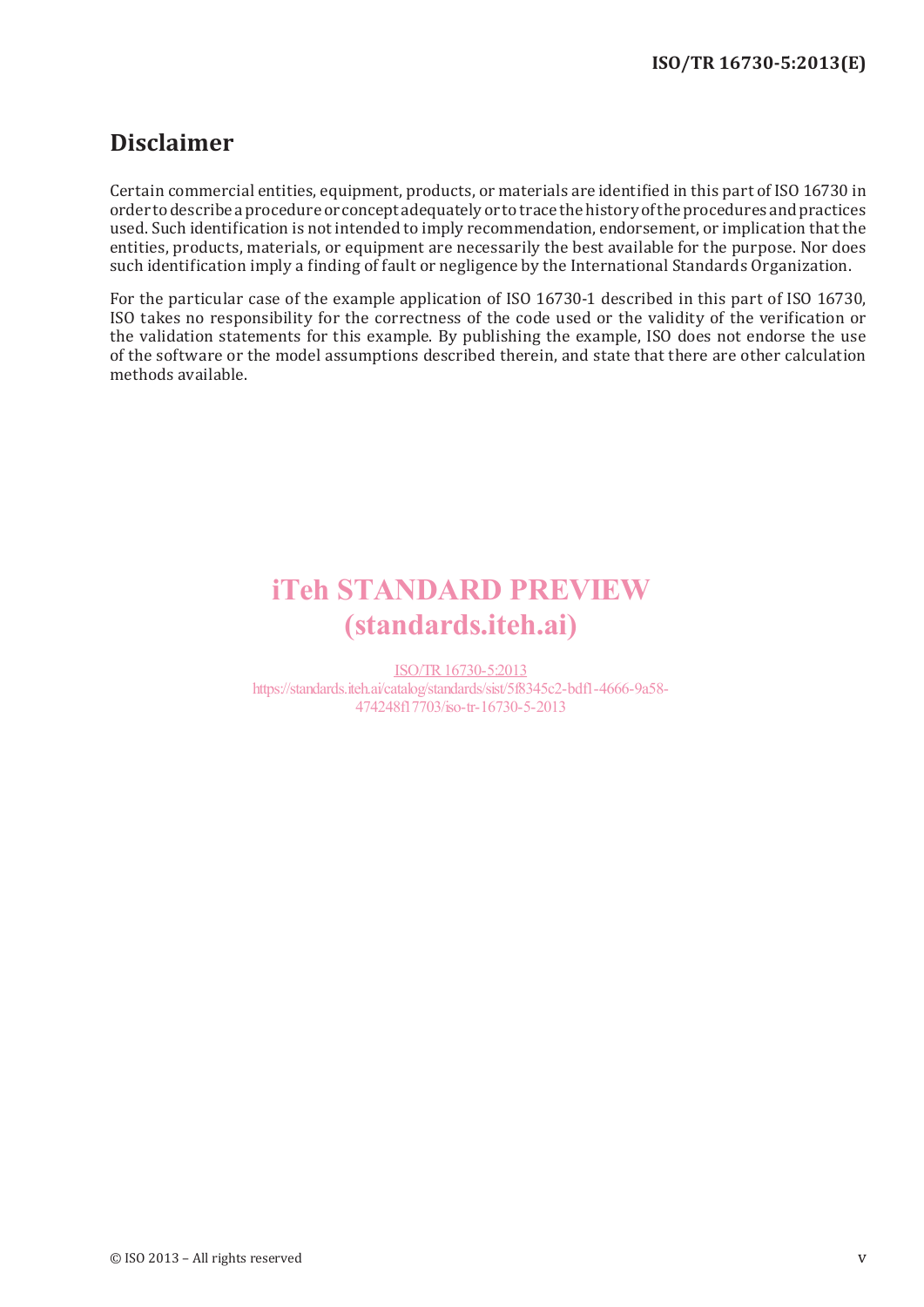# iTeh STANDARD PREVIEW (standards.iteh.ai)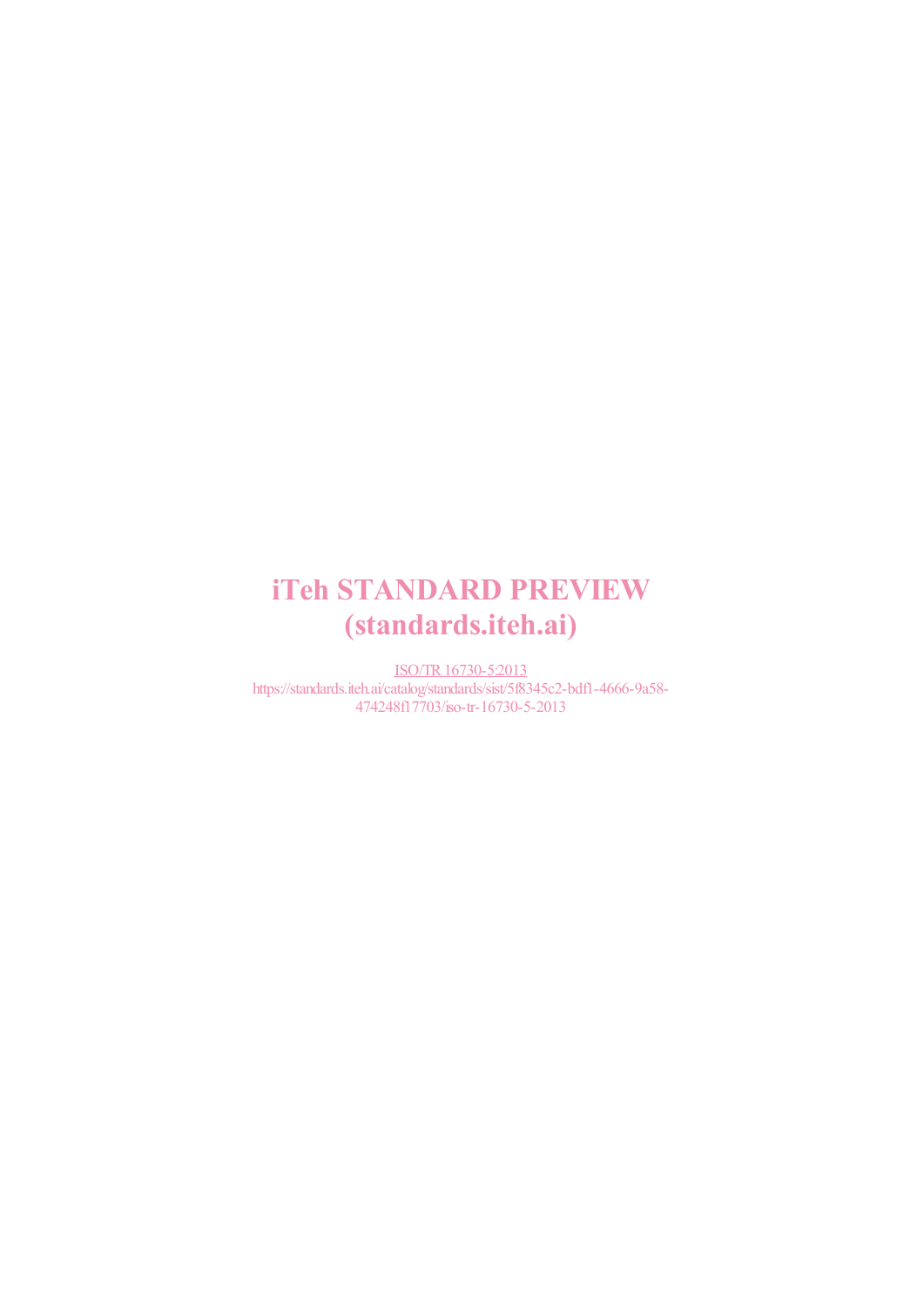## **Fire safety engineering — Assessment, verification and validation of calculation methods —**

## Part 5: **Example of an Egress model**

### **1 Scope**

ISO 16730-1 describes what the contents of a technical documentation and of a user's manual should be for an assessment, if the application of a calculation method as engineering tool to predict real-world scenarios leads to validate results. The purpose of this part of ISO 16730 is to show how ISO 16730-1 is applied to a calculation method, for a specific example. It demonstrates how technical and users' aspects of the method are properly described in order to enable the assessment of the method in view of verification and validation.

The example in this part of ISO 16730 describes the application of procedures given in ISO 16730-1 for an evacuation model (EXIT89).

The main objective of the specific model treated in this part of ISO 16730 is the simulation of the evacuation of the evacuation of the evacuation of the evacuation of the evacuation of the evacuation of the evacuation. evacuation of a high-rise building with a large occupant population.

## (standards.iteh.ai)

#### **2 Normative references**

#### ISO/TR16730-5:2013

The following documents, in whole chingpart, are normatively referenced in this document and are indispensable for its application. Fonsdated references, only the edition cited applies. For undated references, the latest edition of the referenced document (including any amendments) applies.

ISO 16730-1, *Fire safety engineering — Assessment, verification and validation of calculation methods — Part 1: General*

### **3 General information on the evacuation model considered**

The name given to the evacuation model considered in this document is "EXIT89". EXIT89 is a computer model developed to simulate the evacuation of a high-rise building with a large occupant population. Some of the features of the model include

- the presence of disabled occupants throughout a structure,
- random delay times among occupants to simulate the spread of start times that will occur in large groups of people,
- the choice of using shortest paths or directed routes for evacuation so that the user can demonstrate the impact of a trained staff streamlining evacuation vs. the crowded use of familiar paths by an untrained, unassisted population,
- counterflows, either to simulate the impact of the operations of the fire service or to handle merging flows or the presence of obstructions in the travel path,
- a choice of options affecting travel speed, and
- occupant travel up or down stairs.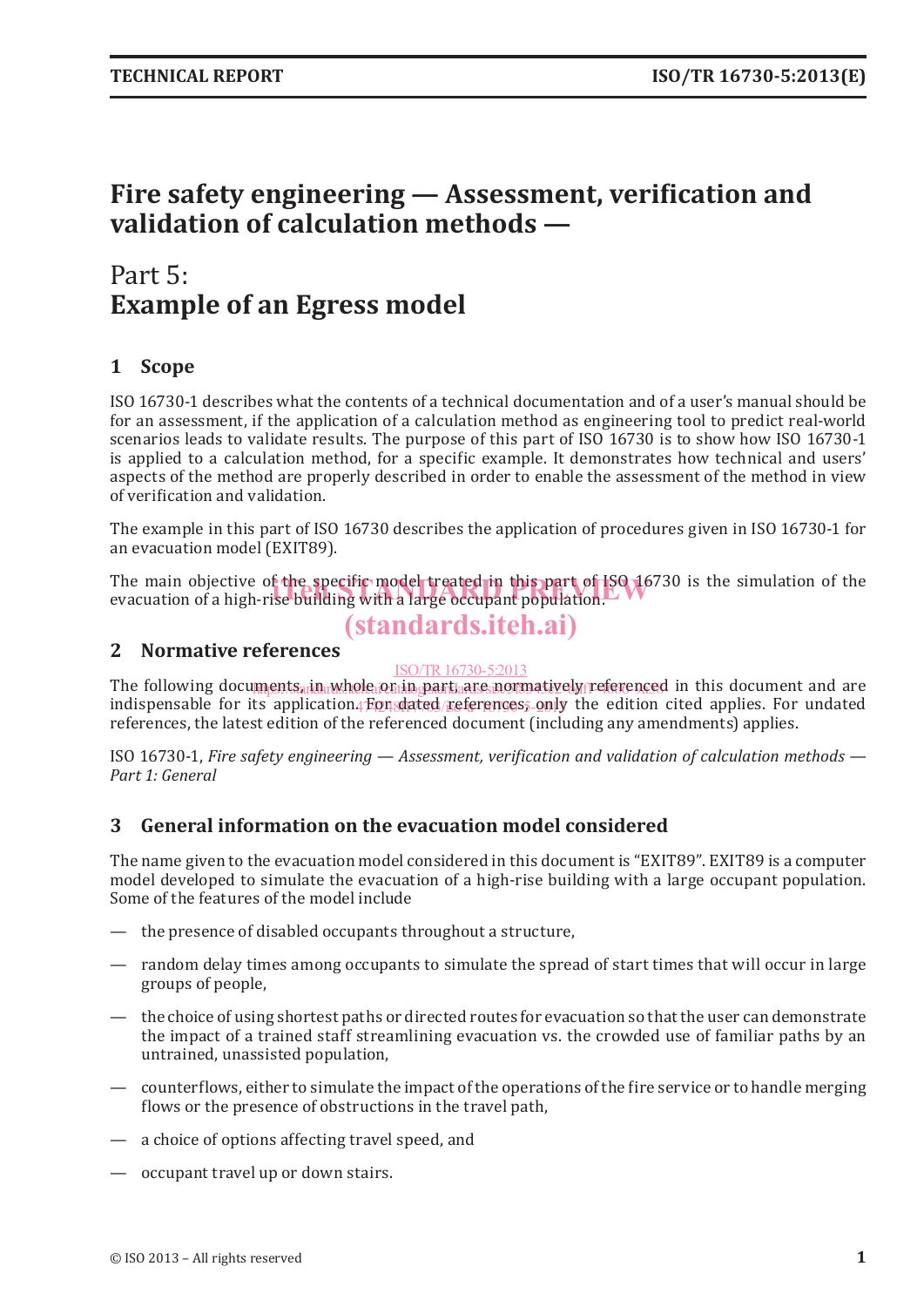### **4 Methodology used in this part of ISO 16730**

For the calculation method considered, checks based on ISO 16730-1 and as outlined in this part of ISO 16730 are applied. This part of ISO 16730 lists in Annexes A and B the important issues to be checked in a left-hand column of a two-column table. The issues addressed are then described in detail and it is shown how these were dealt with during the development of the calculation method in the right hand column of the Annexes A and B cited above, where Annex A covers the description of the calculation method and Annex B covers the complete description of the assessment (verification and validation) of the particular calculation method. Annex C describes a worked example, and Annex D adds a user's manual.

# iTeh STANDARD PREVIEW (standards.iteh.ai)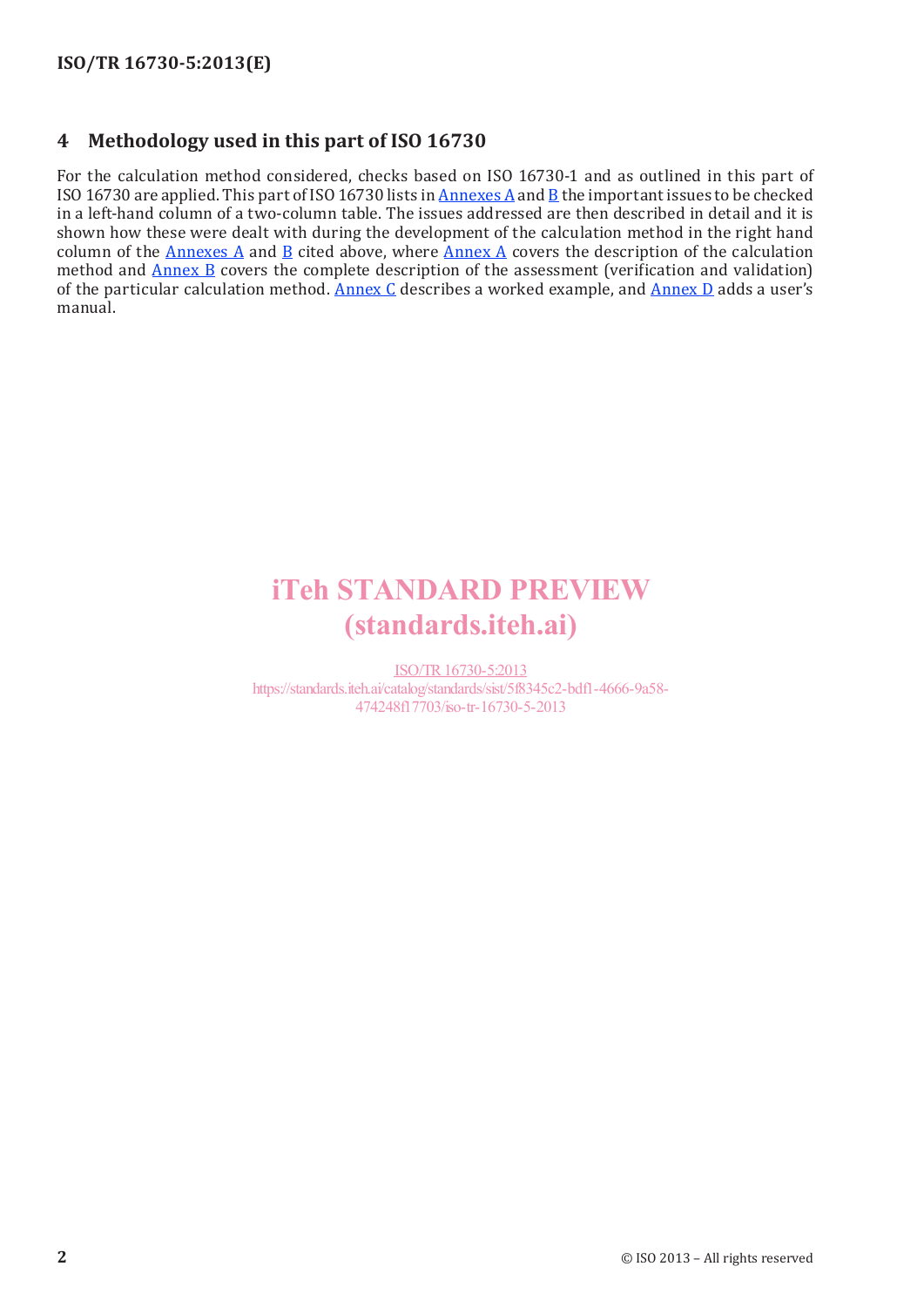## **Annex A** (informative)

# **Description of the calculation method**

## **A.1 Purpose**

| Definition of problem solved or function            | - it handles large, complex buildings;                                                                                                                                                                                                                                                                                                                                                                                                                                                                                                                                                                                                                                                                                                                                                                                                                                                                                                                                                                                                                                                                                                                                                                                                                                                                                                                                           |
|-----------------------------------------------------|----------------------------------------------------------------------------------------------------------------------------------------------------------------------------------------------------------------------------------------------------------------------------------------------------------------------------------------------------------------------------------------------------------------------------------------------------------------------------------------------------------------------------------------------------------------------------------------------------------------------------------------------------------------------------------------------------------------------------------------------------------------------------------------------------------------------------------------------------------------------------------------------------------------------------------------------------------------------------------------------------------------------------------------------------------------------------------------------------------------------------------------------------------------------------------------------------------------------------------------------------------------------------------------------------------------------------------------------------------------------------------|
| performed                                           | it tracks large occupant populations over time;                                                                                                                                                                                                                                                                                                                                                                                                                                                                                                                                                                                                                                                                                                                                                                                                                                                                                                                                                                                                                                                                                                                                                                                                                                                                                                                                  |
|                                                     | combined with a smoke model, it can predict effects of fire<br>spread on evacuation.                                                                                                                                                                                                                                                                                                                                                                                                                                                                                                                                                                                                                                                                                                                                                                                                                                                                                                                                                                                                                                                                                                                                                                                                                                                                                             |
|                                                     | The evacuation model was designed                                                                                                                                                                                                                                                                                                                                                                                                                                                                                                                                                                                                                                                                                                                                                                                                                                                                                                                                                                                                                                                                                                                                                                                                                                                                                                                                                |
|                                                     | - to be able to handle a large occupant population,                                                                                                                                                                                                                                                                                                                                                                                                                                                                                                                                                                                                                                                                                                                                                                                                                                                                                                                                                                                                                                                                                                                                                                                                                                                                                                                              |
|                                                     | - to be able to recalculate exit paths after rooms or nodes<br>become blocked by smoke,                                                                                                                                                                                                                                                                                                                                                                                                                                                                                                                                                                                                                                                                                                                                                                                                                                                                                                                                                                                                                                                                                                                                                                                                                                                                                          |
| <b>iTeh STANDthefire and REV</b>                    | - to track individuals as they move through the building by<br>recording each occupant's location at set time intervals during                                                                                                                                                                                                                                                                                                                                                                                                                                                                                                                                                                                                                                                                                                                                                                                                                                                                                                                                                                                                                                                                                                                                                                                                                                                   |
|                                                     | (stand a byary travel speeds as a function of the changing crowd-<br>seemest of spaces during the evacuation, i.e. queuing effects.                                                                                                                                                                                                                                                                                                                                                                                                                                                                                                                                                                                                                                                                                                                                                                                                                                                                                                                                                                                                                                                                                                                                                                                                                                              |
| ISO/                                                | Other features allow the modelling of travel both up and down<br>stairs, as well as the effect of counterflows.                                                                                                                                                                                                                                                                                                                                                                                                                                                                                                                                                                                                                                                                                                                                                                                                                                                                                                                                                                                                                                                                                                                                                                                                                                                                  |
| (Qualitative) description of results of             | Output includes                                                                                                                                                                                                                                                                                                                                                                                                                                                                                                                                                                                                                                                                                                                                                                                                                                                                                                                                                                                                                                                                                                                                                                                                                                                                                                                                                                  |
| the calculation method                              | $-$ total evacuation time,                                                                                                                                                                                                                                                                                                                                                                                                                                                                                                                                                                                                                                                                                                                                                                                                                                                                                                                                                                                                                                                                                                                                                                                                                                                                                                                                                       |
|                                                     | - floor clearing times,                                                                                                                                                                                                                                                                                                                                                                                                                                                                                                                                                                                                                                                                                                                                                                                                                                                                                                                                                                                                                                                                                                                                                                                                                                                                                                                                                          |
|                                                     | - stairwell clearing times,                                                                                                                                                                                                                                                                                                                                                                                                                                                                                                                                                                                                                                                                                                                                                                                                                                                                                                                                                                                                                                                                                                                                                                                                                                                                                                                                                      |
|                                                     | exit usage, and                                                                                                                                                                                                                                                                                                                                                                                                                                                                                                                                                                                                                                                                                                                                                                                                                                                                                                                                                                                                                                                                                                                                                                                                                                                                                                                                                                  |
|                                                     | details on location of each individual over time.                                                                                                                                                                                                                                                                                                                                                                                                                                                                                                                                                                                                                                                                                                                                                                                                                                                                                                                                                                                                                                                                                                                                                                                                                                                                                                                                |
| Justification statements and feasibility<br>studies | At the time the evacuation model was first written, evacuation<br>models tended to treat building occupants like fluid in a pipe-<br>line, with no behaviours such as delays in responding to alarms,<br>etc. These hydraulic-style models were useful in calculating<br>optimal evacuation times but would consistently calculate<br>times that were short and unrealistic. The only model that<br>treated occupants as individuals (EXITT) was based on a family<br>group in a home setting. There was a need to develop an evacu-<br>ation model that would fit into the framework of HAZARD I, but<br>allow its application to be extended beyond dwellings, to more<br>complex structures like high-rise buildings. The evacuation<br>model developed here is capable of tracking a large population<br>of individuals as they followed exit routes through large and<br>complex structures. The evacuation model uses a shortest route<br>algorithm to move individuals, calculates travel speeds based<br>on densities at building nodes (or spaces), and used the decision<br>and tenability rules of EXITT concerning reaction to smoke.<br>Over time, new features shown to affect evacuation time, such<br>as counterflows, were added to the model. Delay times for indi-<br>viduals or occupant groups can be selected from uniform or log<br>normal distributions. |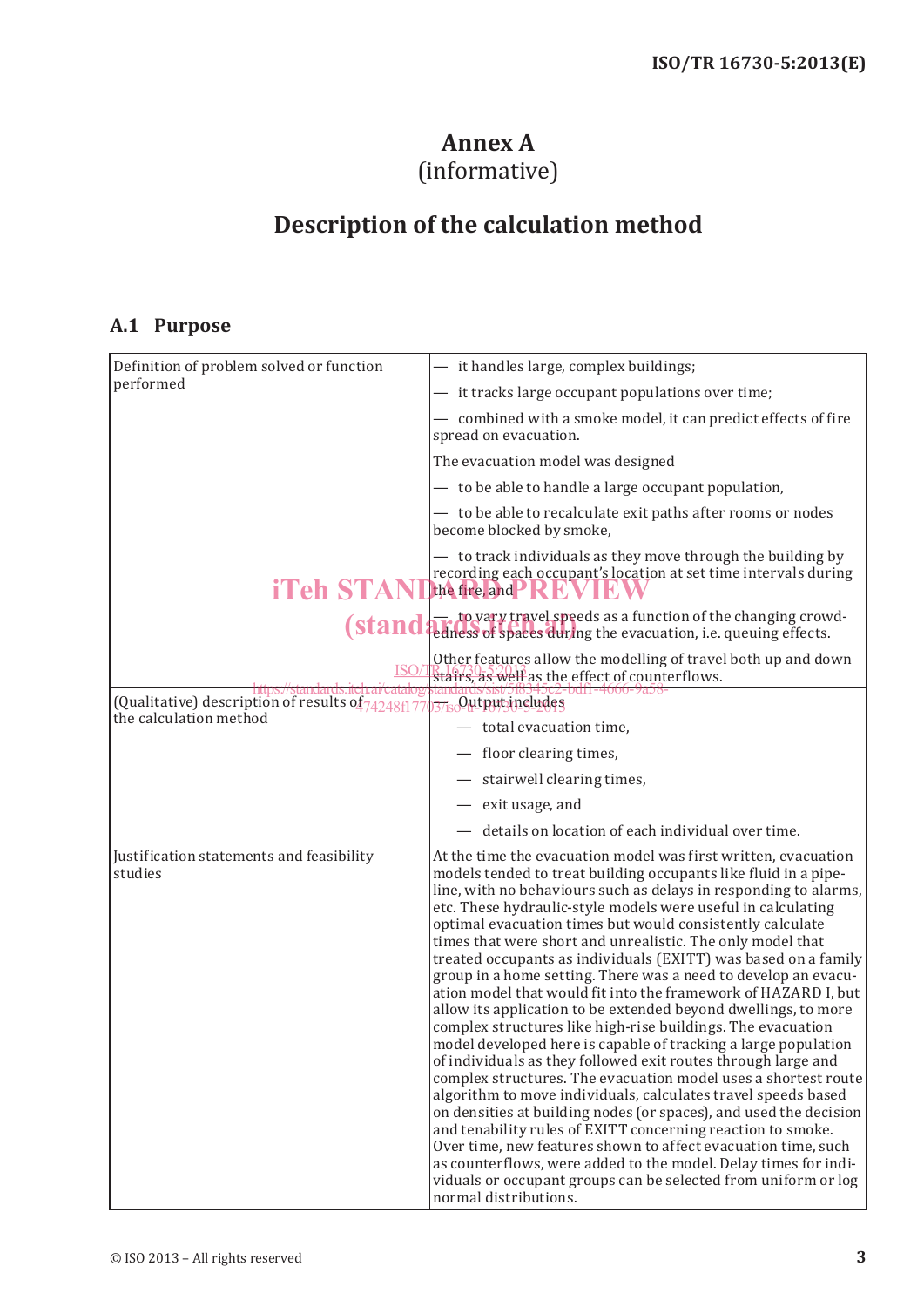## **A.2 Theory**

| Underlying conceptual model<br>(governing phenomena)                                                         | Time to escape is based on distance to exits and walking speed. Walking<br>speed is based on density, as well as occupant characteristics. Predtech-<br>enskii and Milinskii developed formulae based on observations of occu-<br>pant movement in smoke-free environments, taking into consideration<br>age (adult/child), dress (summer/midseason/winter), and encumber-<br>ances (baggage/knapsack/package/child in arms). In their book, they<br>printed a table showing the results of calculations for people moving on<br>horizontal paths, and up or down stairs, at normal speed and at emer-<br>gency speed. This table was incorporated into the model. |
|--------------------------------------------------------------------------------------------------------------|--------------------------------------------------------------------------------------------------------------------------------------------------------------------------------------------------------------------------------------------------------------------------------------------------------------------------------------------------------------------------------------------------------------------------------------------------------------------------------------------------------------------------------------------------------------------------------------------------------------------------------------------------------------------|
|                                                                                                              | Observations of actual evacuations have shown that delay times tend to<br>follow a lognormal distribution. Sometimes, circumstances can result in<br>all occupants in a space delaying evacuation for a similar period of time.<br>Whether alone or in a group, each individual has his/her own starting<br>time. Model users can specify their own distribution, setting the mean<br>and standard deviation for a lognormal distribution, or min/max for a<br>uniform distribution.                                                                                                                                                                               |
| Theoretical basis of<br>the phenomena and physical laws<br>on which the calculation method is<br>based<br>iT | network representation of building;<br>- local perspective;<br>no explicit behavioural considerations (uses delay times);<br>walking speeds based on crowd densities;<br>option for shortest route calculations or directed paths;<br>smoke input from CFAST output can be used to block nodes during<br>an evacuation lards.itch.ai)<br>The evacuation model uses formulae for travel speed that are based on<br>research conducted in smoke-free environments.                                                                                                                                                                                                   |
|                                                                                                              | https://standahenelare.no.jphysical.laws.applied.2-bdf1-4666-9a58-                                                                                                                                                                                                                                                                                                                                                                                                                                                                                                                                                                                                 |

474248f17703/iso-tr-16730-5-2013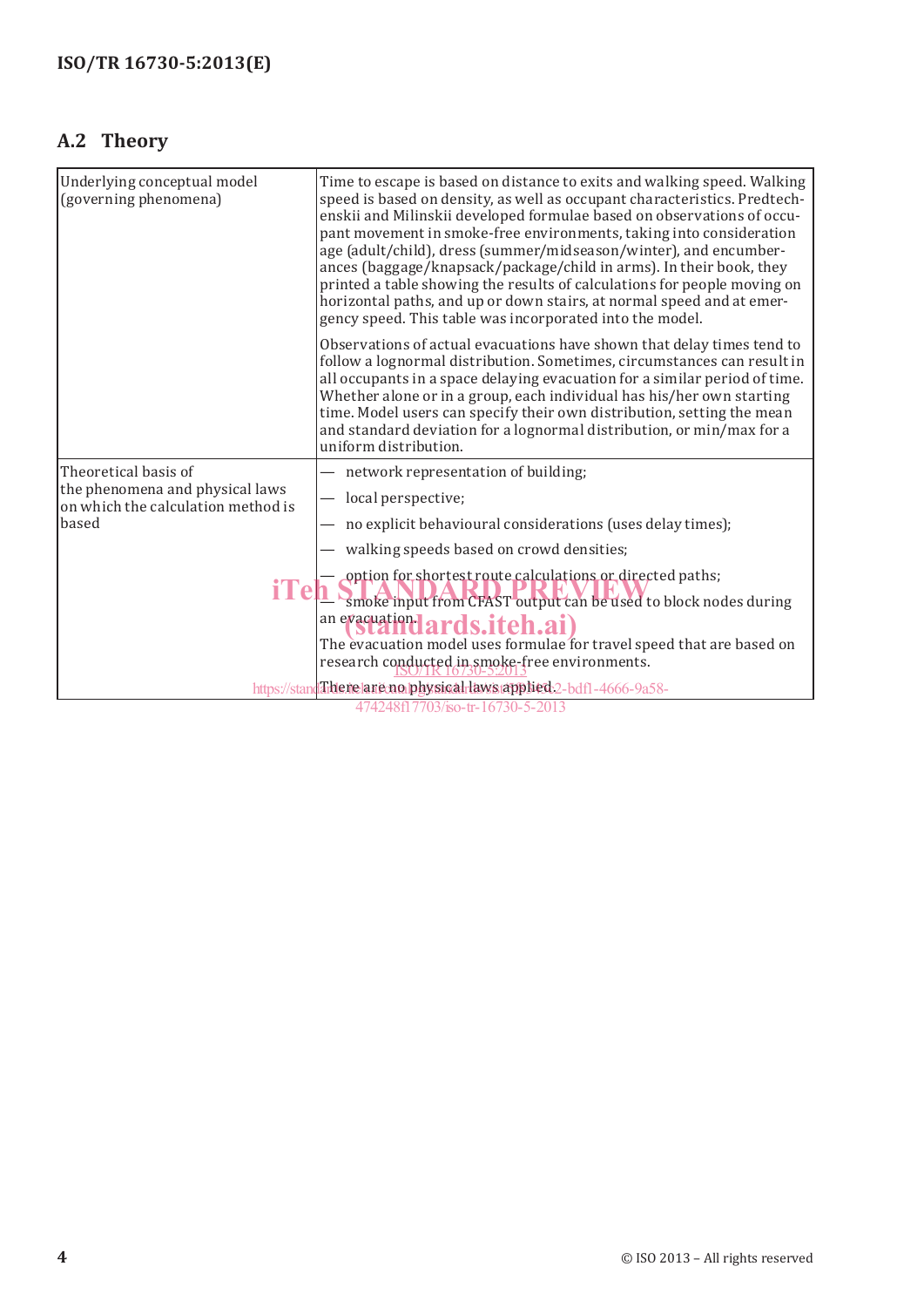#### Governing formulae Travel speed calculations Density of a stream of people, *D*, is:  $D = Nf/wL$  (m<sup>2</sup>/m<sup>2</sup>) where *N* is the number of people in the stream; *f* is the area of horizontal projection of a person; *w* is the width of the stream; *L* is the length of the stream. Walking speed on a horizontal path, *V*, is: *V* = 112*D*<sup>4</sup> − 380*D*<sup>3</sup> + 434*D*<sup>2</sup> − 217*D* + 57 (m/min) For movement down stairs: *V*↓ = *Vm*↓ (m/min) where *m*↓ = 0,775 + 0,44*e*−0,39*D*<sup>↓</sup> • sin (5,61*D*↓ − 0,224) For movement up stairs: *V*↑ = *Vm*↑ (m/min) iTeh STANDARD PREVIEW  ${\bf (standaml\&9.78510.92e^3)^{45D\uparrow}} \cdot \sin 15,7D\uparrow \text{ for } 0 < D\uparrow < 0,6;$ *m*↑ = 0.785 – 0.10 sin (7,85*D*↑ + 1,57) for 0,6 ≤ *D*↑ ≤ 0,92.  $\frac{150}{180}$  TRemergencies, the fear that makes people try to flee danger https://standards.iteh.ai/catalog/standards/siteh.ai/catalog/standards/siteh.ai/catalog/standards/sitehendards/ *Ve* = *μe* • *V* 474248f17703/iso-tr-16730-5-2013where *μe* = 1,49 – 0,36*D* for horizontal paths and through openings;  $\mu e = 1.21$  for descending stairs;  $\mu e = 1.26$  for ascending stairs. The maximum possible calculated walking speed under "emergency" conditions is 1,36 m/s and under "normal" conditions is 0,91 m/s. The minimum possible calculated walking speeds are 0,18 m/s and 0,15 m/s, respectively. Mathematical techniques, procedures, and computational algorithms employed, with references to them Delay times are set for each location by the user and then additional delay times can be randomly assigned to individuals. Delay times can be selected from a uniform or lognormal distribution defined by the user.

## **A.3 Implementation of theory**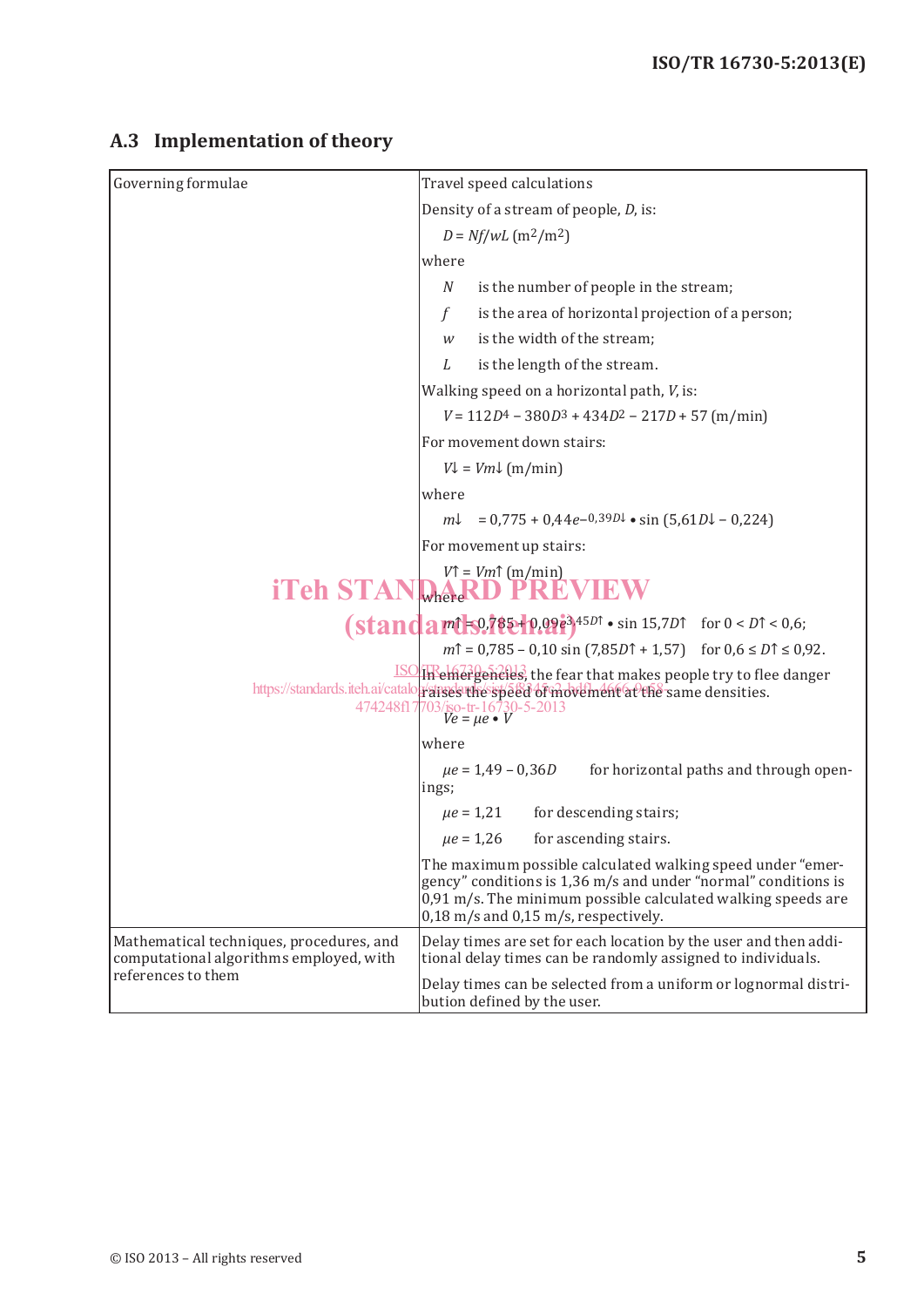| The travel speed calculations by Predtechenskii and Milinskii<br>assume a maximum density of 0,92. They describe this as "veri-<br>fied under actual conditions".                                                                 |
|-----------------------------------------------------------------------------------------------------------------------------------------------------------------------------------------------------------------------------------|
| The formulae for travel speed were based on observations in<br>smoke-free environments.                                                                                                                                           |
| Because of the arrays that store information for nodes and stair-<br>wells, there is a limit of up to 10 stairwells in the building and 89<br>nodes on each floor (outside of the stairwells).                                    |
| Currently, the model can handle up to 26 000 occupants in<br>10 000 nodes over 1 400 time intervals.                                                                                                                              |
| The time intervals are set at 5 s.                                                                                                                                                                                                |
| Delay time implementation assumes that people don't stop mov-<br>ing once they've begun their evacuation.                                                                                                                         |
| Counterflow implementation assumes that the two flows only<br>shrink the available floor space (there is no other interference in<br>movement).                                                                                   |
| Shortest route algorithm does not allow occupants to vary paths<br>once the routing has been set, until a blockage occurs somewhere<br>on the floor.                                                                              |
| Travel on stairs assumes that people do not leave the stairs and<br>don't slow down or rest.                                                                                                                                      |
| Choice of distributions for delay/times is limited to uniform and<br><b>iTeh ST</b><br>lognormal distributions.                                                                                                                   |
| S'Annoprate canges of delay times can be found in the litera-<br>ture (for example, Reference $\left[\underline{1}\right]$ ). Many of these delay times are<br>reported from observations at drills, not actual fire emergencies. |
|                                                                                                                                                                                                                                   |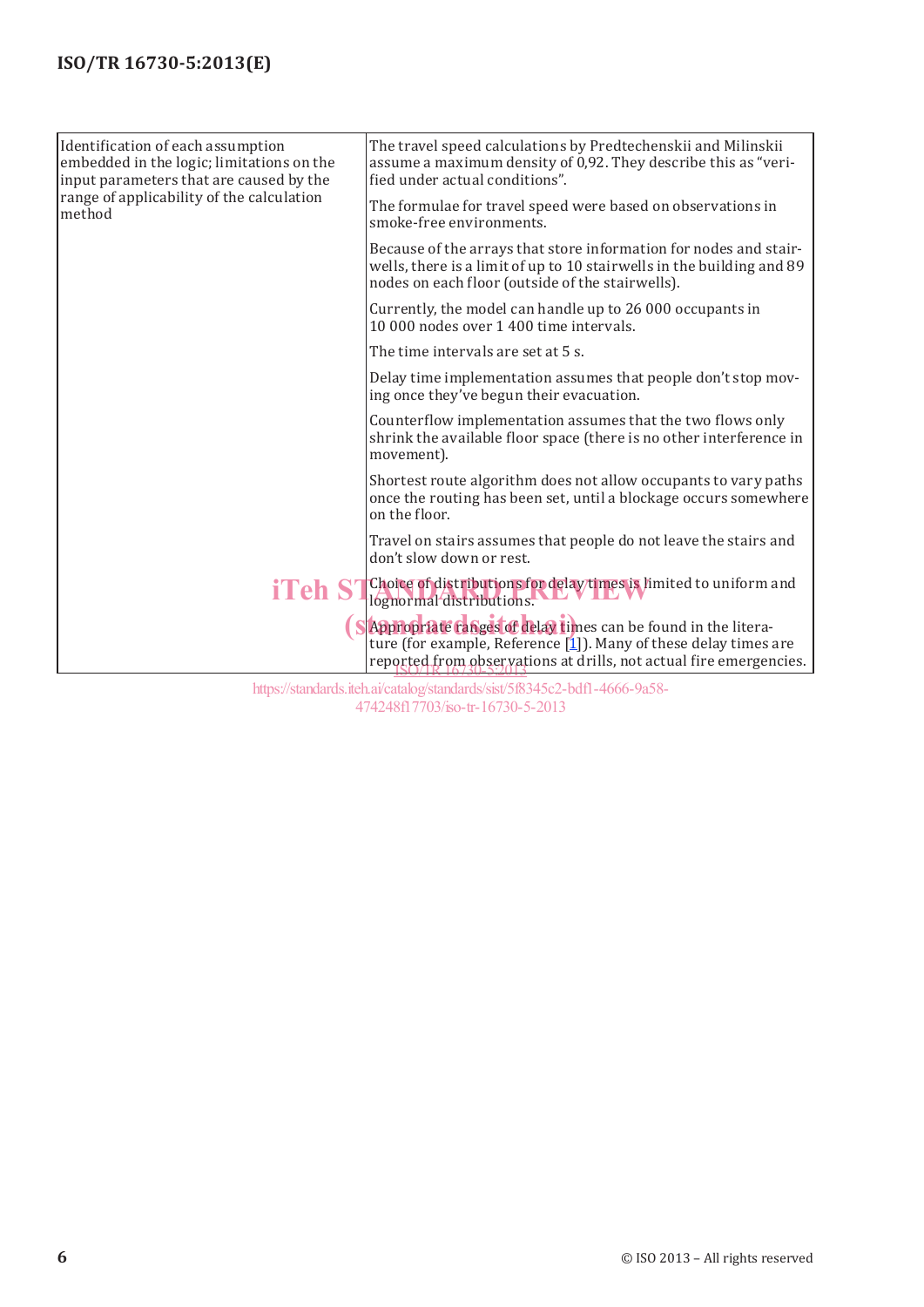## **ISO/TR 16730-5:2013(E)**

| Discussion of precision of the results<br>obtained by important algorithms, and, in<br>the case of computer models, any depend-<br>ence on particular computer capabilities | Travel distances are calculated by breaking the floor space in a<br>building into defined nodes, and then defining paths from node to<br>node. The size of nodes affects travel paths. Larger nodes result<br>in fewer, longer, but less precise travel paths. Smaller nodes allow<br>more precise paths, but there is a limit to the number of nodes<br>that can be defined for each floor.                                                                                                                                                                                                                                      |
|-----------------------------------------------------------------------------------------------------------------------------------------------------------------------------|-----------------------------------------------------------------------------------------------------------------------------------------------------------------------------------------------------------------------------------------------------------------------------------------------------------------------------------------------------------------------------------------------------------------------------------------------------------------------------------------------------------------------------------------------------------------------------------------------------------------------------------|
|                                                                                                                                                                             | Movement from node to node is calculated at pre-set time inter-<br>vals. The size of the time step affects precision of movement. The<br>default setting is 5 s.                                                                                                                                                                                                                                                                                                                                                                                                                                                                  |
|                                                                                                                                                                             | <b>NOTE</b><br>The model uses a random number generator in Visual<br>Fortran v6.5. From the online documentation:                                                                                                                                                                                                                                                                                                                                                                                                                                                                                                                 |
|                                                                                                                                                                             | "The RANDOM_NUMBER generator uses two separate congru-<br>ential generators together to produce a period of approximately<br>10**18, and produces real pseudorandom results with a uniform<br>distribution in (0,1). It accepts two integer seeds, the first of<br>which is reduced to the range [1, 2147483562]. The second seed<br>is reduced to the range [1, 2147483398]. This means that the<br>generator effectively uses two 31-bit seeds."[21]                                                                                                                                                                            |
|                                                                                                                                                                             | For more information on the algorithm, see the following:                                                                                                                                                                                                                                                                                                                                                                                                                                                                                                                                                                         |
|                                                                                                                                                                             | Communications of the ACM vol 31 num 6 June 1988, titled:<br>Efficient and Portable Combined Random Number Generators by<br>Pierre L'ecuyer.                                                                                                                                                                                                                                                                                                                                                                                                                                                                                      |
| <b>iTeh STAN</b><br><b>(stand</b>                                                                                                                                           | The model selects delay times from either a uniform or a lognor-<br>mal distribution. The user determines the min/max for a uniform<br>distribution or the mean and standard deviation for a lognormal<br>distribution. There is little data available for observed distribu-<br>tions, so the user shall decide if the entered distribution is con-<br>sistent with the observations reported in the literature.                                                                                                                                                                                                                 |
| Description of results of the sensitivity i/catalo<br>analyses<br>474248fl                                                                                                  | The largest body size option is 50 % greater than the small-<br>est, but the calculated times might not vary that much. Larger<br>body sizes result in a calculated density for a certain number of<br>occupants that is larger than would be calculated with the same<br>number of occupants with a small body size. The larger density<br>results in slower travel speeds. But, if there are few people pre-<br>dicted to be in a given space, or if that space is large, the calcu-<br>lated density might not differ very much for different body sizes.<br>As a result, then, the calculated travel times is fairly similar. |
|                                                                                                                                                                             | NOTE 1 The travel times are valid only for smoke-free environ-<br>ments.                                                                                                                                                                                                                                                                                                                                                                                                                                                                                                                                                          |
|                                                                                                                                                                             | NOTE 2 Luggage carried and goods left on the route can influ-<br>ence the predictive correctness of computed results in view of<br>their applicability to real-world evacuations.                                                                                                                                                                                                                                                                                                                                                                                                                                                 |
|                                                                                                                                                                             | A project to evaluate the predictive capabilities of computer<br>egress models found that the evacuation model provided rea-<br>sonably accurate predictions of total egress time for office and<br>apartment buildings 6 to 15 stories in height, can underpredict<br>the total evacuation time for abuilding if prior knowledge of the<br>occupant load is not provided, and is sensitive to the number of<br>occupants, the size option, and calculated travel speed.                                                                                                                                                          |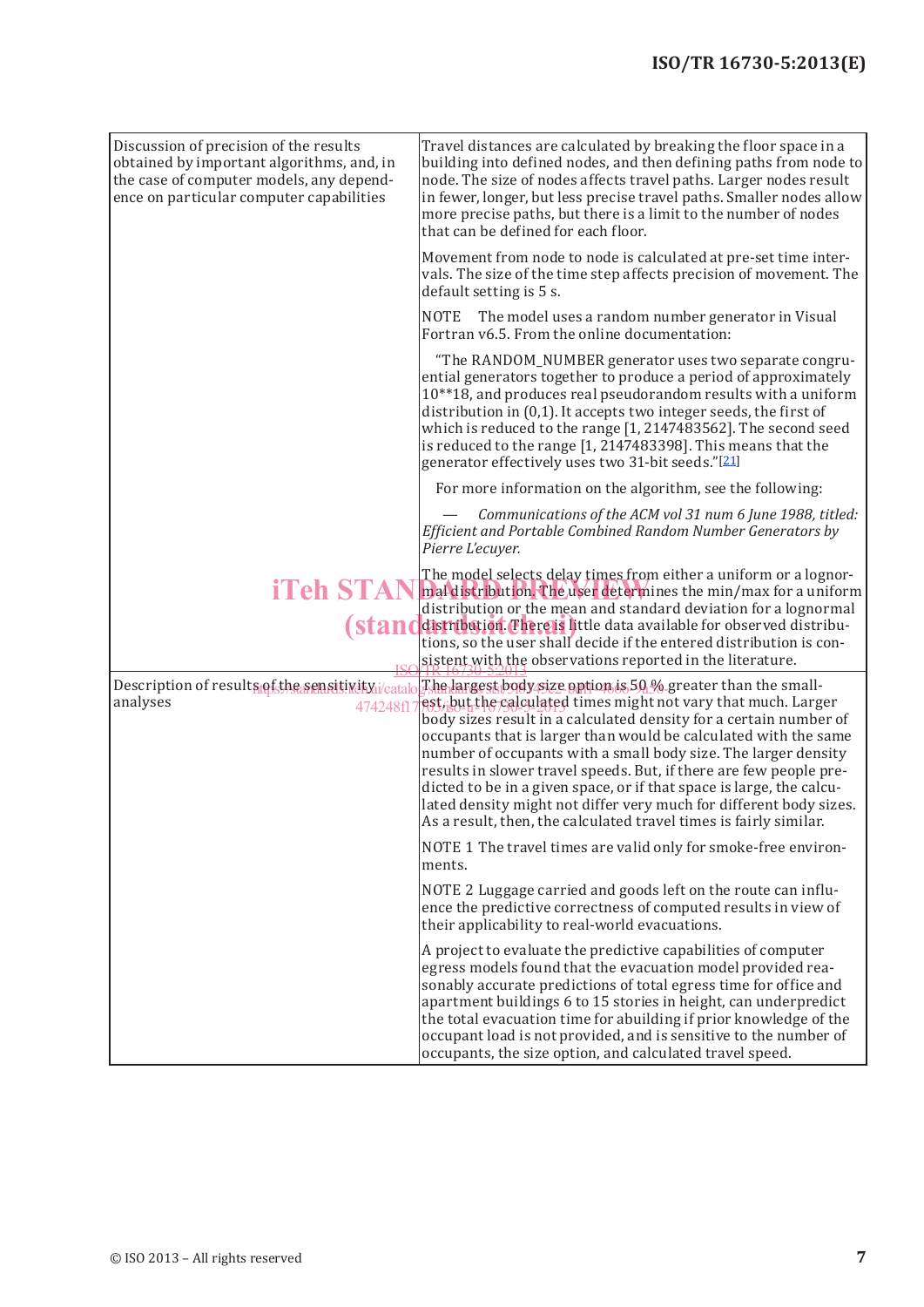## **A.4 Input**

| Required input                                                                            | network description;                                                                                      |  |
|-------------------------------------------------------------------------------------------|-----------------------------------------------------------------------------------------------------------|--|
|                                                                                           | body size (three choices; chosen size applies to all occupants);                                          |  |
|                                                                                           | emergency/normal speed;                                                                                   |  |
|                                                                                           | path option;                                                                                              |  |
|                                                                                           | smoke data, if any;                                                                                       |  |
|                                                                                           | counterflows, if any;                                                                                     |  |
|                                                                                           | delay (number affected and time distribution);                                                            |  |
|                                                                                           | presence of disabled people.                                                                              |  |
|                                                                                           | Counterflows can be modelled, but the user chooses the affected nodes and<br>the times they are impacted. |  |
|                                                                                           | Shortest route algorithm adapted from Reference $[16]$ can be a user choice.                              |  |
| Source of the data required                                                               | See annex for details.                                                                                    |  |
| For computer models: any<br>auxiliary programs or external<br>data files required         | if smoke spread data is used as input                                                                     |  |
| Provide information on the<br>source, contents, and use of<br>data libraries for computer | None needed here                                                                                          |  |
| models                                                                                    | <b>Teh STANDARD PREVIEV</b>                                                                               |  |
|                                                                                           | $\lambda$ , the state of $\lambda$ , the state of $\lambda$                                               |  |

# (standards.iteh.ai)